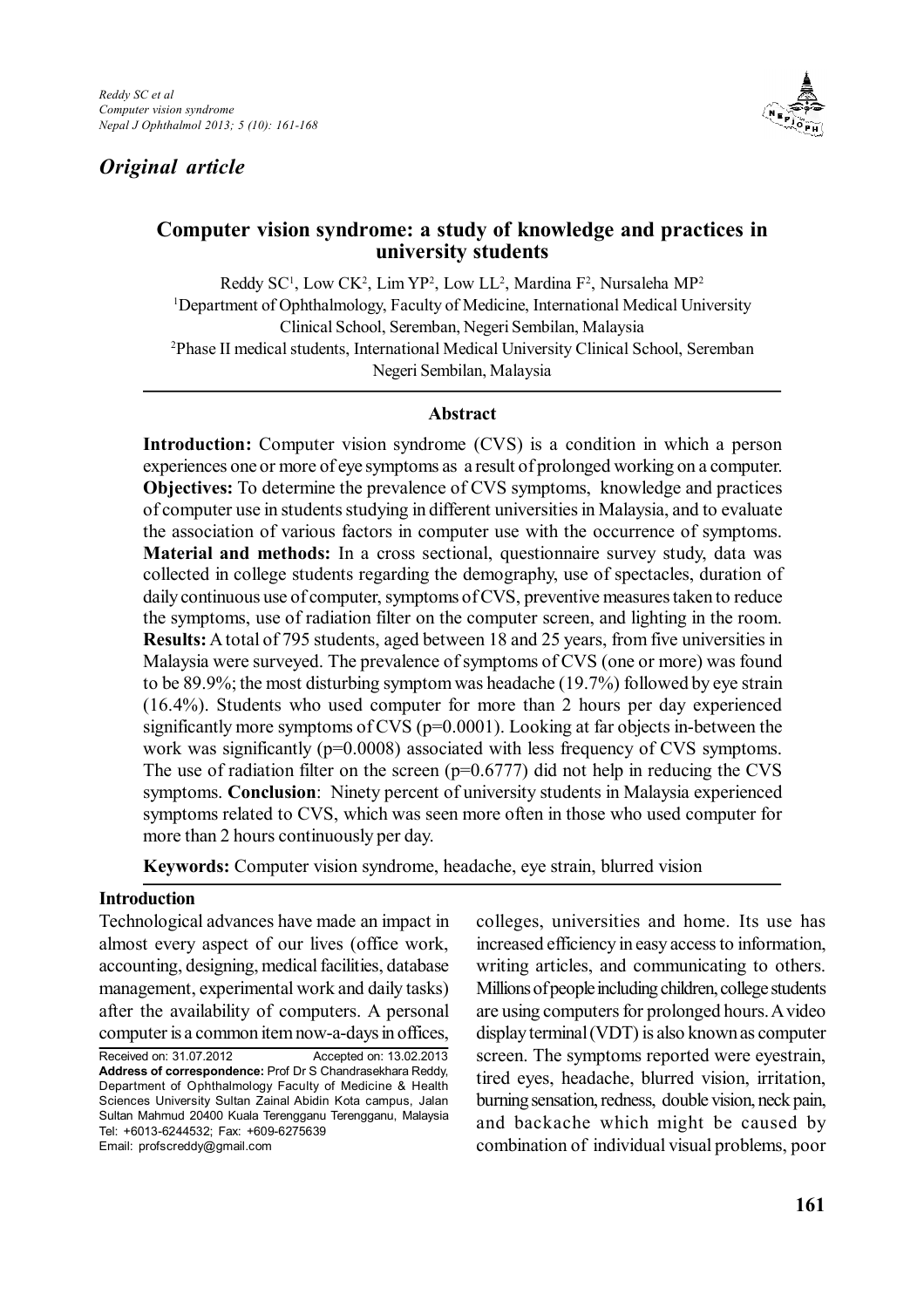

workplace conditions and improper work habits (Cole et al,1996 ; Collins et al, 1998). However, eye related symptoms were reported as the most common health problem among VDT users (Shaeedy, 1992; Costanza, 1994; Thomson,1998). The condition of a person experiencing one or more of these eye symptoms as a result of operating a computer is generally referred as computer vision syndrome (CVS); and the symptoms have been divided broadly into four categories (: (i) asthenopic — eye strain, tired eyes, sore eyes, (ii) ocular surface related — watering, irritation, dry eye, (iii) visual — blurred vision, slowness of focus change, double vision, and (iv) extraocular — neck pain,back ache, shoulder pain, (Blehm et al, 2005).

Now-a-days, large number of university students are using computers for studies and for research work. In addition, computers are used by them for seeing movies, playing computer games and online chatting. Pubmed search revealed only one report among the college students in India (Bhanderi et al 2008). There is no report available in the literature on computer vision syndrome in university students in Malaysia. Therefore, we conducted a questionnaire survey in students studying in different universities in Malaysia to determine the (i) prevalence of CVS symptoms, knowledge and practices of computer use, and (ii) to evaluate the association of various factors in computer use with the occurrence of symptoms.

This was a research project of students as part of the curriculum for phase II medical course in International Medical University, Kuala Lumpur.

### **Material and methods**

A research questionnaire was prepared after reviewing the articles available on computer vision syndrome. The questionnaire included (i) demography details, (ii) spectacles use, (iii) computer use, (iv) symptoms of computer vision syndrome, (v) any measures practiced to prevent eye problems, (vi) use of radiation filter, and (vii) lighting in the room. Data collected in questions (iii) and (iv) provide information on knowledge and in questions (v), (vi) and (vii) provide information on practices of computer use.

A pilot study was conducted among 20 undergraduate students of different faculties (medical, pharmacy and nursing) from International medical university and the questionnaire was edited for easy understanding by the respondents. Following this, a cross sectional survey was carried out in students from colleges of different universities in Malaysia from April 2007 to September 2007.

After making sure that the respondents were using the computer daily for one hour or more over a period of some months/years, the students were explained about the objectives of the research project, confidentiality of the data collected; and verbal consent was taken for their willingness to participate in the study. All the students agreed for participation in the study and hence, all of them were taken as sample for this study.

All the students present in the class at the time of giving the questionnaire were included in the study as per the inclusion criteria. After collecting the filled up pro formas from the students, they were checked for the responses in all the sections. The pro formas from the students with insufficient data were excluded from the study as per the exclusion criteria. The data was collected in a proforma (Appendix-1) and analyzed using SPSS version 16.0 program.

# **Appendix-1 Research questionnaire for computer vision syndrome**

Please fill up the blank or circle the appropriate word in all the questions

### **(i) Demography**

| Age :  years                      |
|-----------------------------------|
| Gender: male/female               |
| Race: malay/chinese/indian/others |
|                                   |

# **(ii) Spectacle use**

| Are you wearing glasses: yes/no |                                                    |
|---------------------------------|----------------------------------------------------|
|                                 | If yes, duration of wearing glasses:  months/years |
|                                 |                                                    |
|                                 |                                                    |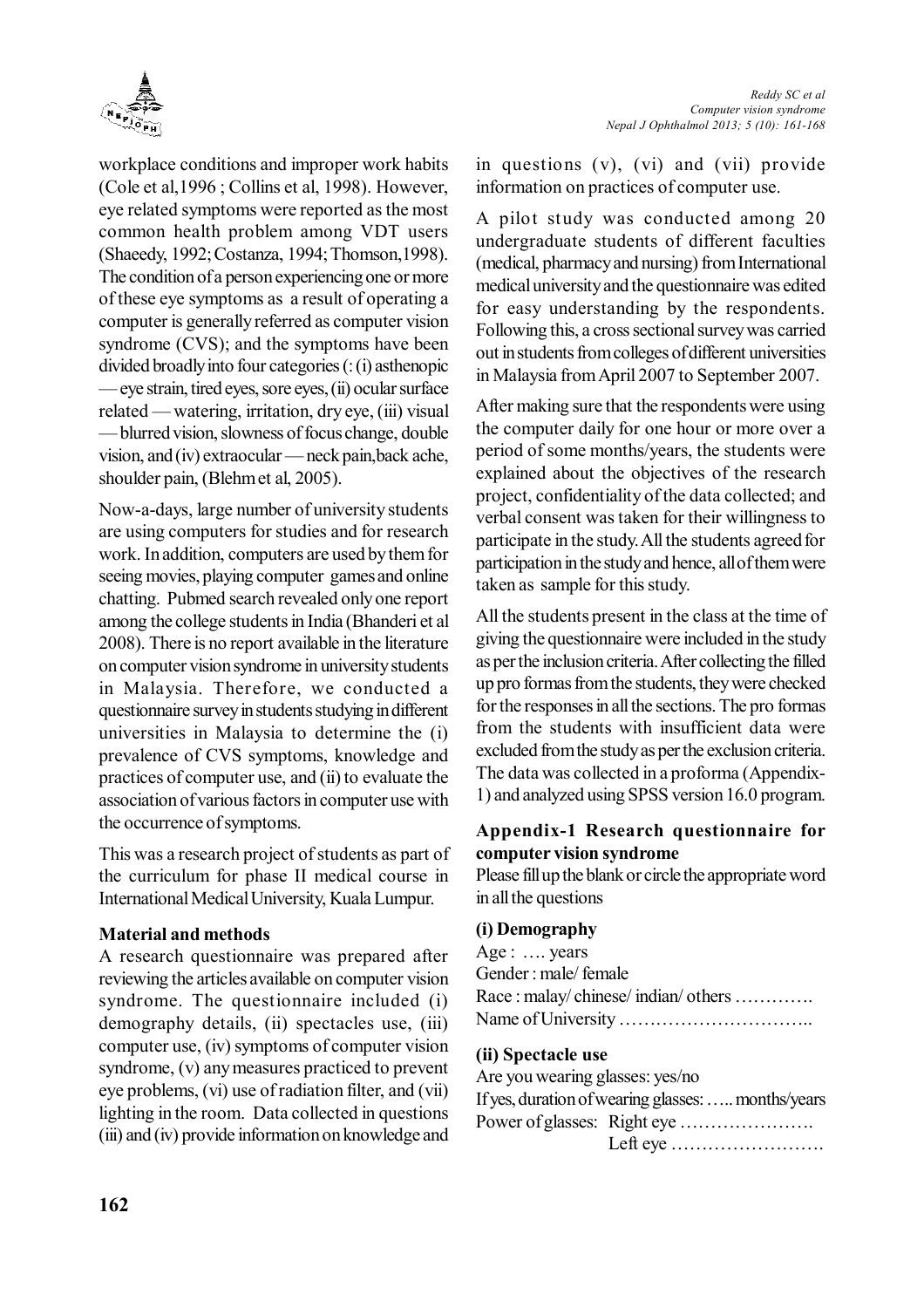Are you wearing contact lenses: yes/no If yes, duration of wearing contact lenses: ....... months/ years

# **(iii) Computer use**

How long have you been using computer? ……….. months/ years

Average duration of computer use in a day: …….. hours

Are you aware that prolonged use of computer has bad effects on the eyes?: yes/ no

## **(iv) Computer vision syndrome symptoms**

• Have you experienced any one of the following symptoms while using/ after finishing the work on computer? *You can circle more than one as answer*.

Eye strain (irritation, heaviness)/ tiredness of eyes/ watering of eyes/ redness of eyes/ blurring of vision/ dry eye/ discomfort/ double vision/ headache/ backache/ neck pain/ shoulder pain/ no symptoms.

 What is the most disturbing symptom? *You should circle only one as answer*.

Eye strain (irritation, heaviness)/ tiredness of eyes/ watering of eyes/ redness of eyes/ blurring of vision/ dry eye/ discomfort/ double vision/ headache/ backache/ neck pain/ shoulder pain/ no symptoms.

• After how many hours of computer use you experience the above symptoms? …… hours

# **(v) Preventive measures**

 Do you practice any of the following measures to prevent/ relieve the above symptoms? *You can circle more than one as answer*.

Taking breaks in between use/ looking at far objects in between use/ massage of eyes/ use of eye drops/ use of radiation filter on the screen/

# **(vi) Level of the computer screen**

At what level is your computer screen during work? …..above the eye level/ at the eye level/ below the eye level

# **(vii) Lighting in the room**

What type of lighting is used in the room? .... Fluorescent light/ natural light.



If the student had experienced at least one symptom during/following use of computer, he/she was considered to be having symptom of CVS. Some of them might have experienced more than one symptom. Therefore, to determine the association of various factors with the presence or absence of symptoms, all the symptoms were added together (cumulated number) for statistical purpose. Thus, the total number of symptoms are much more than the number of students. Chi square test was used to evaluate the significance of symptoms with various factors during computer use. A p value  $\leq 0.05$  was taken as statistically significant.

## **Results**

A total of 843 students were recruited in this study, of which 795 students responded all the seven parts of the questionnaire completely (response rate 94.3%). Majority of the participant students were from International Medical university (Table 1).

**Table 1: Number of participant students from different universities in Malaysia (n=795)**

| <b>Name of university</b> | No. of students |
|---------------------------|-----------------|
| International Medical     | 313             |
| University                |                 |
| University Putra Malaysia | 201             |
| Multimedia University,    | 143             |
| Melaka Campus             |                 |
| Melaka Manipal Medical    | 99              |
| College                   |                 |
| Penang Medical College    | 3q              |

Females were more (482, 60.6%) in our study than males (313, 39.4%). The mean age of students was 21.3 years (range 18 - 25 years). Chinese students were 387 (48.7%) followed by Malays 290 (36.5%), Indians 91 (11.4%) and others — different races of foreign students 27 (3.4%). Out of 795 students 543 were wearing spectacles (68.3%);172 of them were using contact lenses and all were myopes and some had astigmatism also. The mean duration of daily computer use was  $3.5$  hours (range  $1 - 10$ ) hours), Table 2.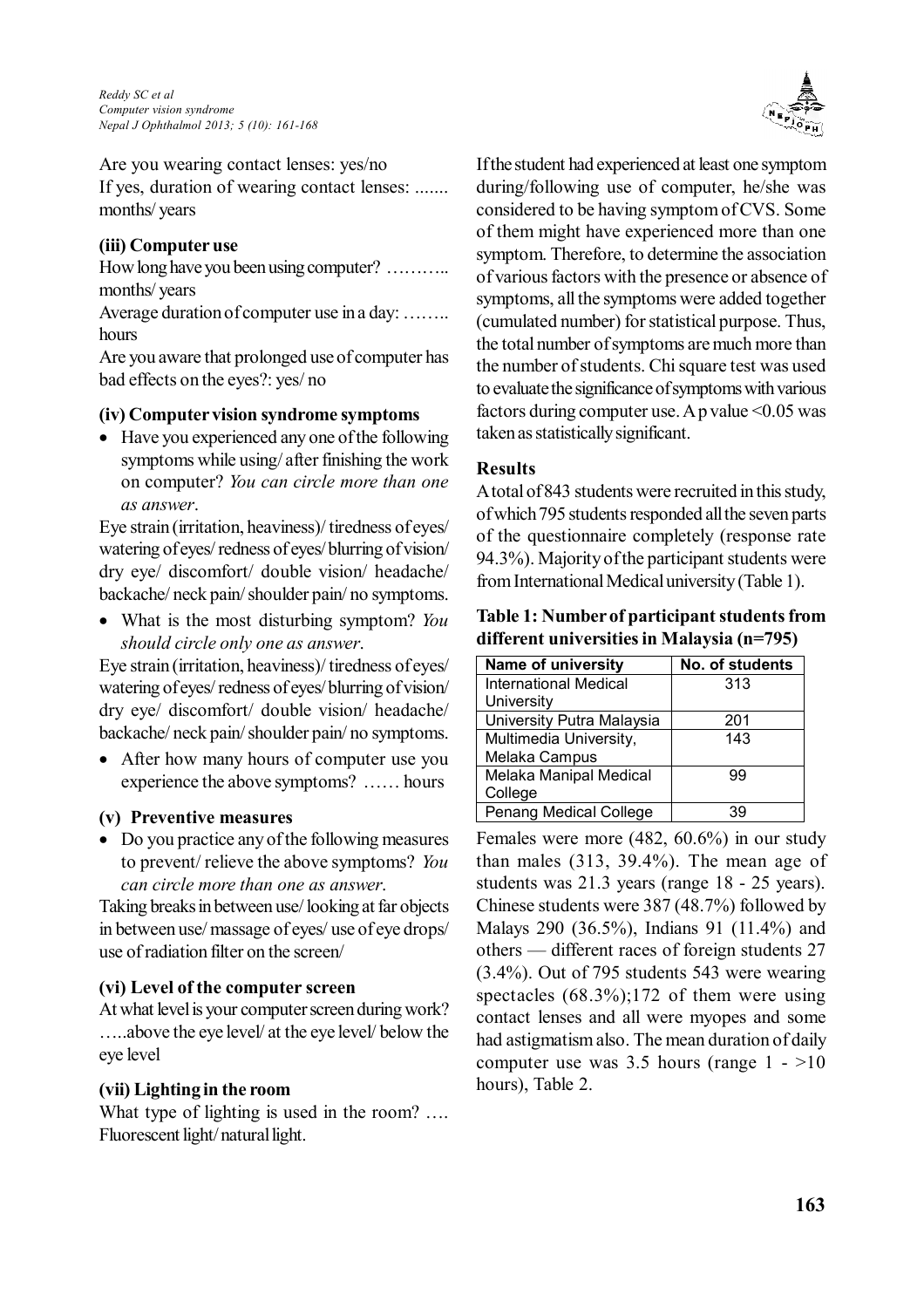

**Table 2: Duration of daily computer usage in male and female students**

| Daily computer use Male Female Total |     |                |     |
|--------------------------------------|-----|----------------|-----|
| 1 hour                               | 71  | 145            | 216 |
| 2 hours                              | 69  | 45             | 114 |
| 3 hours                              | 49  | 72             | 121 |
| 4 hours                              | 27  | 43             | 70  |
| 5 hours                              | 32  | 46             | 78  |
| 6 hours                              | 39  | 34             | 73  |
| 7 hours                              | 8   | $\overline{2}$ | 10  |
| 8 hours                              | 6   | 20             | 26  |
| 9 hours                              | 2   | 3              | 5   |
| >10 hours                            | 10  | 6              | 16  |
| Total                                | 313 | 482            | 795 |

There was no significant difference of mean duration of daily computer use between the two genders (males 3.9 hours and females 3.2 hours (p=0.7). Majority of students (87%) were aware of the bad effects of prolonged use of computer on the eye. The mean total duration of computer use (by all students) was 8.9 years (range 10 months - 15 years). Seven hundred and fifteen (89.9%) students had one or more symptoms of CVS, while 80 (10.1%) did not have any symptoms. The most disturbing symptom was headache (19.6%) followed by eye strain (16.4%), Table 3.

**Table 3: Most disturbing symptoms following computer usage in male and female students (n=795)**

| Symptom               |     | Male Female    |     | <b>Total Percent</b> |
|-----------------------|-----|----------------|-----|----------------------|
| Headache              | 57  | 100            | 157 | 19.7%                |
| Eye strain            | 51  | 79             | 130 | 16.4%                |
| Dry eye               | 32  | 76             | 108 | 13.6%                |
| <b>Blurred vision</b> | 38  | 43             | 81  | 10.2%                |
| Neck pain             | 36  | 43             | 79  | 9.9%                 |
| <b>Backache</b>       | 18  | 36             | 54  | 6.8%                 |
| Shoulder pain         | 7   | 34             | 41  | 5.2%                 |
| <b>Watery eye</b>     | 18  | 16             | 34  | 4.3%                 |
| Red eye               | 10  | 9              | 19  | 2.4%                 |
| <b>Discomfort</b>     | 4   | 5              | 9   | 1.1%                 |
| <b>Double vision</b>  | 1   | $\overline{2}$ | 3   | 0.3%                 |
| No symptoms           | 41  | 39             | 80  | 10.1%                |
| Total                 | 313 | 482            | 795 | 100.0%               |

The association of various factors in computer use with the occurrence of symptoms of CVS is shown in Table 4. Students who used computers for more than 2 hours experienced symptoms of CVS significantly more often than those who used computer up to 2 hours (p=0.0001). Students who were wearing spectacles experienced symptoms significantly more often than those who were not wearing spectacles (p=0.0001). However, there was no statistically significant difference between students who were high myopes than those who were low and moderate myopes together  $(p=0.2927)$ .

Taking breaks in between the use of computer (547, 68.8%) was the most common preventive measure taken for relief of symptoms of CVS; the mean duration of time taken was 15 minutes (range 5 – 60 minutes). However, there was no statistically significant association between taking breaks during the use of computer and relief of symptoms (p=0.3238). Looking at far objects in-between the work (p=0.0008), massage of eyes (p=0.0021), use of eye drops (p=0.0001) were found statistically useful in reducing the CVS symptoms.

Majority of students (610, 76.7%) were not using any radiation reducing filter on the monitor. The use of this filter did not help the students in reducing the symptoms of CVS  $(p=0.6615)$ . There was significant reduction in symptoms of CVS between students who viewed the computer screen below eye level than those who viewed the screen at or above the eye level (p=0.0001).

While working on the computer, 649 (81.6%) students used fluorescent light in the room; 106 (13.3%) utilized natural sunlight available in the room; 22 (2.8%) used other forms of lighting; while 18 (2.3%) worked without any light in the room. There was no statistically significant difference between CVS symptoms and presence of fluorescent lighting in the room  $(p=0.3056)$ .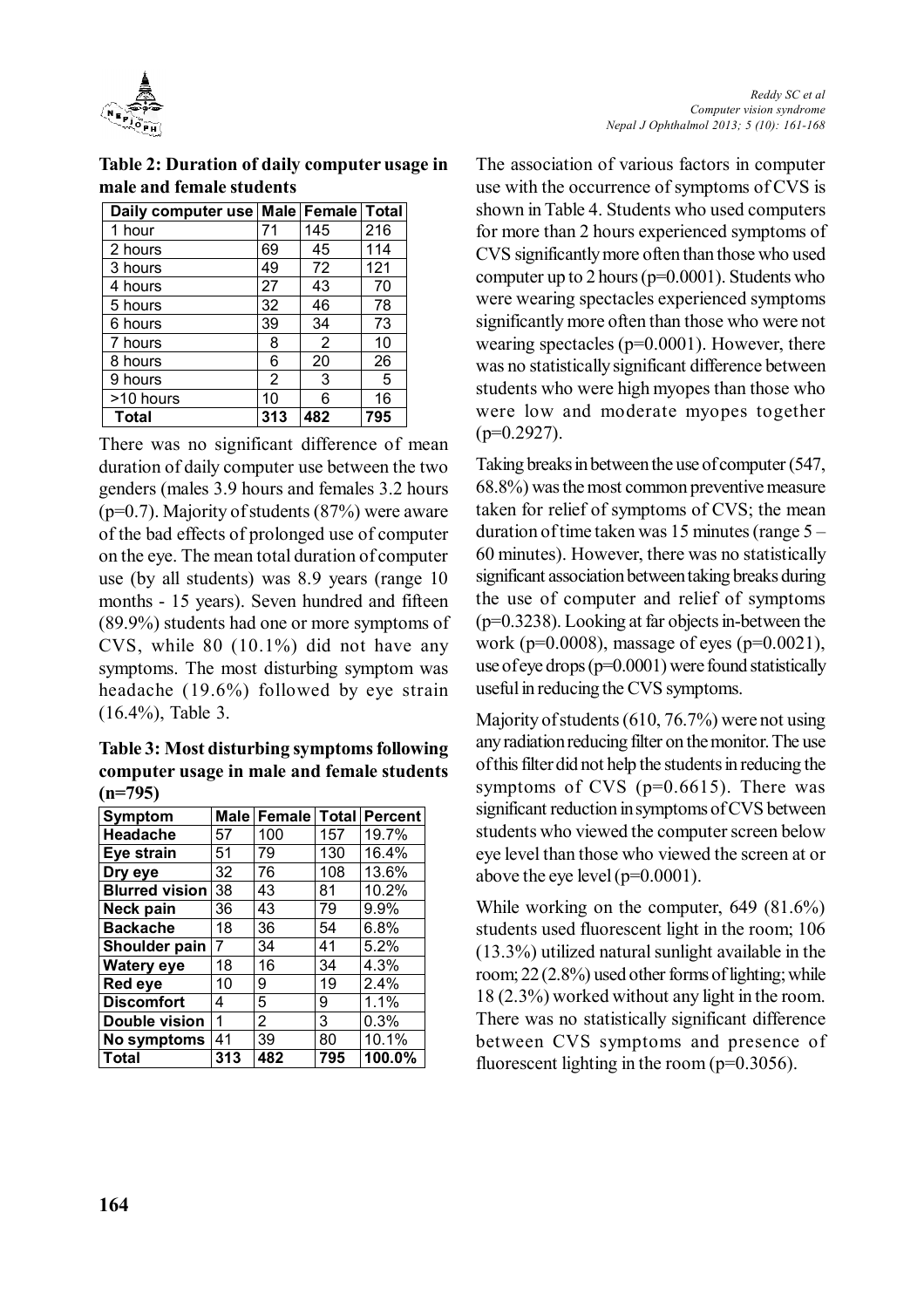

| Variable                        |            |     | No. of students CVS symptoms present No symptoms P value |      |        |
|---------------------------------|------------|-----|----------------------------------------------------------|------|--------|
| <b>Duration of computer use</b> |            |     |                                                          |      |        |
| Up to 2 hours                   |            | 330 | 1716                                                     | 1647 | 0.0001 |
| More than 2 hours               |            | 465 | 1684                                                     | 2133 |        |
| <b>Wearing spectacles</b>       |            |     |                                                          |      |        |
| Yes                             |            | 543 | 2559                                                     | 3414 | 0.0001 |
| <b>No</b>                       |            | 252 | 993                                                      | 1779 |        |
| Degree of myopia                |            |     |                                                          |      |        |
| upto -6 dioptres                |            | 412 | 1971                                                     | 2561 | 0.2927 |
| >6 dioptres                     |            | 78  | 356                                                      | 502  |        |
| <b>Preventive measures</b>      |            |     |                                                          |      |        |
| Taking breaks                   | Yes        | 547 | 2465                                                     | 3552 | 0.3238 |
| In-between work                 | No         | 248 | 1087                                                     | 1641 |        |
| Looking at far                  | <b>Yes</b> | 431 | 2003                                                     | 2738 | 0.0008 |
| objects in-between work No      |            | 364 | 1549                                                     | 2455 |        |
| Massage                         | Yes        | 402 | 1867                                                     | 2555 | 0.0021 |
| of eyes                         | No         | 393 | 1685                                                     | 2638 |        |
| Use of                          | Yes        | 203 | 996                                                      | 1237 | 0.0001 |
| eye drops                       | No         | 592 | 2556                                                     | 3956 |        |
| Use of radiation                | Yes        | 185 | 818                                                      | 1217 | 0.6615 |
| filter on screen                | <b>No</b>  | 610 | 2734                                                     | 3976 |        |
| Level of computer screen        |            |     |                                                          |      |        |
| At or above eye level           |            | 599 | 2678                                                     | 1667 | 0.0001 |
| Below eye level                 |            | 196 | 874                                                      | 3615 |        |
| Lighting in the room            |            |     |                                                          |      |        |
| Fluorescent lighting            |            | 777 | 3479                                                     | 5057 | 0.3056 |
| Natural lighting                |            | 18  | 73                                                       | 125  |        |

| Table 4: Association of various factors associated with computer usage and occurrence |  |
|---------------------------------------------------------------------------------------|--|
| of cumulated symptoms of computer vision syndrome (CVS)                               |  |

## **Discussion**

The prevalence of computer vision syndrome (CVS) symptoms in our study was 89.9%, of which eye strain (asthenopia) was 16.4%. A much higher frequency of asthenopia has been reported from different countries — 31.9% from Italy (Mocci et al, 1996), 46.3% from India (Bhanderi et al,2008), 68.5% from Spain (Sanchez-Roman et

al, 1996), among computer users. Mutti and Zadnik (1996) from USA reported that 75% of computer users who worked for long hours at the computer had complaints of visual symptoms. The most common two symptoms of CVS reported in the literature are shown in Table 5.

|  |  |  | Table 5: Frequency of most common two symptoms reported in computer users |
|--|--|--|---------------------------------------------------------------------------|
|  |  |  |                                                                           |

| Author and year            | Most common two symptoms |                                          |  |  |
|----------------------------|--------------------------|------------------------------------------|--|--|
|                            | <b>First</b>             | Second                                   |  |  |
| Shrestha et al (2011)      | Headache (13.3%)         | Tired eyes (12.5%)                       |  |  |
| Edema & Akwukwuma (2010)   | Tired eyes (62.5%)       | Blurred vision (59.4%)                   |  |  |
| Megwas & Daguboshim (2009) | Headache (41.7%)         | Pain in eyes (31.5%)                     |  |  |
| Bali et al (2007)          | Eye strain (97.8%)       | Headache (82.1%)                         |  |  |
| Singh et al (2007)         | Burning sensation (31%)  | Tired eyes (25%)                         |  |  |
| Smith et al (1981)         | Eye strain (91%)         | Painful or stiff neck and shoulder (81%) |  |  |
| <b>Present Study</b>       | Headache (19.7%)         | Eye Strain (16.4%)                       |  |  |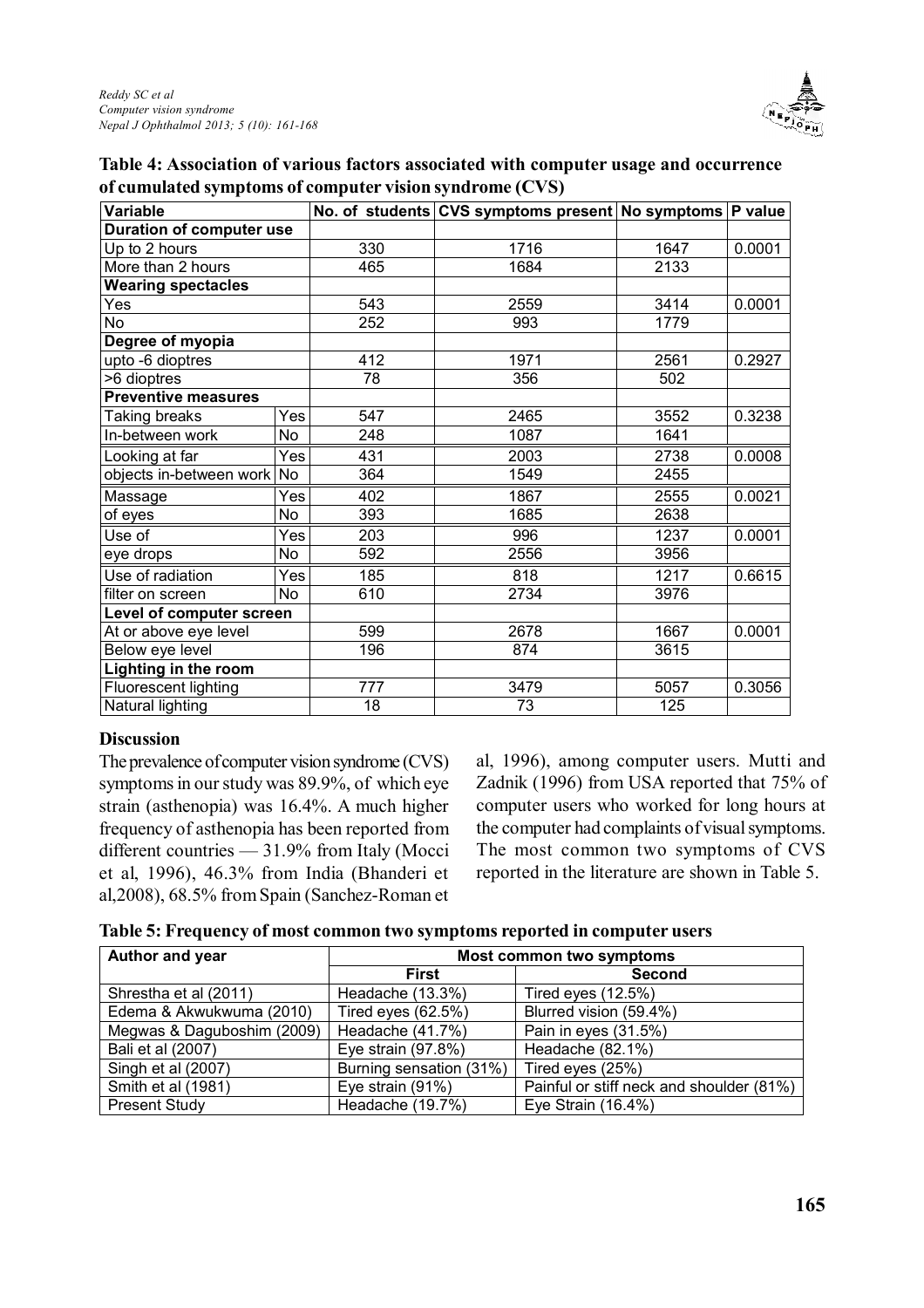

The symptoms of headache, eye strain, dryness, burning, grittiness, heaviness or watering, stiff shoulders, low back pain and general fatigue were reported higher with increasing duration of daily VDT use (Acousta et al, 1999; Nakazawa et al, 2006). The duration of computer work is directly related to eye symptoms; and longer duration tends to result in long-lasting complaints even after the work is finished (Bergqvist and Knave, 1994; Sanchez-Roman et al,1996; Shima et al, 1995).

In our study, more than 2 hours continuous use of computer was significantly associated with occurrence of CVS symptoms (Table-4). Mutti and Zandic (1996) reported more pronounced visual symptoms in people spending 6-9 hours daily at a computer, while Stella et al (2007) observed the same in people using computer more than 8 hours daily. Spending long time on the computer screen without pause also can lead to problem of shifting focus on screen, documents and keyboard. The constant process of drifting and refocusing on fuzzy pixel of texts on the screen can leave eyes strained and fatigued (Wimalasundara, 2006).

Computer work place illumination, screen contrast, duration of work on compute, viewing distances and angles, specific work related task, pressure and interest, screen reflection, image quality, and work place ergonomics were found to have significant role in manifesting symptoms in VDT users (Stella et al, 2007; Cole, 2003). The level of the computer screen can be at or above or below the eye level of computer user. A higher proportion of subjects who had their computer screen at or above the eye level reported asthenopia (Bhanderi et al, 2008; Jaschinski et al, 1998; Bergqvist and Knave, 1994).

The following strategies have been reported by the researchers to prevent/ reduce the symptoms of CVS: (i) Keeping the computer screen at a distance of 35-40 inches away may allow the eyes to relax and may reduce eye strain (Jaschinski et al, 1998). (ii) Adjusting the computer monitor to a viewing angle of 15<sup>0</sup>lower than horizontal level may reduce the musculoskeletal discomfort (neck pain and back pain) and visual discomfort (Psihogios et al, 2001). In our study, there was significant reduction in symptoms of CVS between students who viewed the computer screen below eye level than those who viewed the screen at or above the eye level (Table-4), (iii) Taking regular small breaks may relax accommodation process of the eyes, thereby preventing eye strain (Mc Lean et al, 2001). Taking breaks in between the use of computer was the most common preventive measure taken for relief of symptoms of CVS. However, there was no statistically significant association between taking breaks during the use of computer and relief of symptoms (Table 4). It will be easy to practice the small breaks in between the work by following the rule of 20/ 20/20 as suggested by Anshel (2005) i.e. after 20 minutes of computer use, one should look at something 20 feet away for 20 seconds. In our study, looking at far objects in-between the work was significantly associated with less frequency of CVS symptoms (Table 4). (iv) Maintaining good sitting posture to avoid neck pain and back pain (Liao and Drury, 2000). (v) Correction of visual problems by wearing spectacles or contact lenses is important to avoid eye strain (Sheedy, 2000). (vi) The screen lighting, contrast and brightness should be adjusted to the optimum before starting the work on the computer. The luminance of the room should not exceed three times than the mean luminance on the screen (Sheedy et al, 2005).

Artificial tears (Bali et al, 2007), herbal eye drops - itone (Biswas et al, 2003), polysorbate 0.5% - optizen and tetrahydrozaline 0.05% visine (Skilling et al, 2005), povidone 2% preservative- free eye drops (Gullion et al, 2004) have been prescribed to alleviate the symptoms related to CVS. In our study, use of eye drops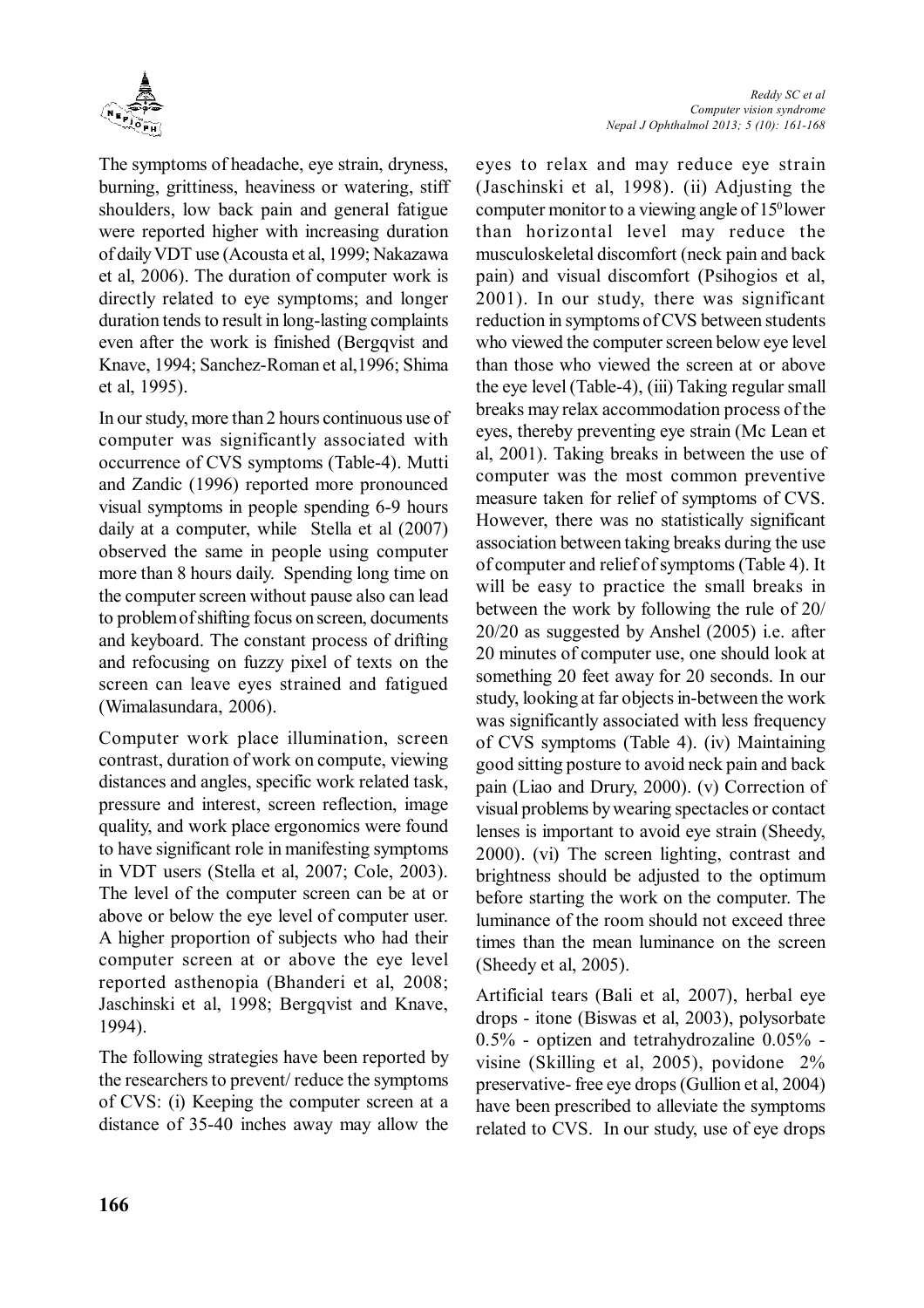

was significantly associated with less frequency of CVS symptoms (Table-4). These eye drops rewet the ocular surface, contribute to tear volume; and thus decrease symptoms of ocular tiredness, dryness and difficulty in focus, thus improve dynamic visual acuity.

## **Conclusion**

From the present study, it is concluded that 90% of university students in Malaysia experienced one or more symptoms of computer vision syndrome. The most common symptom was headache, followed by eye strain. The symptoms were reported more often in students who used computers for more than 2 hours in a day. Looking at far objects in-between work, viewing the monitor below the eye level, massage of eyes, and use of eye drops helped in reducing the symptoms. Taking rest in-between the work, use of radiation reducing filters on the monitor did not help in reducing the symptoms.

# **References**

Anshel J (ed) (2005). Visual ergonomics handbook. New York, Taylor & Francis.

Acousta MC, Galler J, Betmonte C (1999). The influence of eye solutions on blinking and ocular comfort at rest and during work at video display terminals. Exp Eye Res; 68: 663-669.

Bali J, Navin N, Thakur BR (2007). Computer vision syndrome: A study of theknowledge, attitude and practices in Indian Ophthalmologists. Indian J Ophthalmol; 55: 289- 293.

Bergqvist UO, Knave BG (1994). Eye discomfort and work with visual display terminals. Scand Publica Mex; 45: 171-180.

Bhanderi DJ, Choudhary S, Doshi VG (2008). A community-based study of asthenopia in computer operators. Indian J Ophthalmol;56:51- 55.

Biswas NR, Nainiwal SK, Das GK et al (2003). Comparative randomized controlled clinical trial of a herbal eye drop with artificial tear and placebo in computer vision syndrome. J Indian Med assoc; 101: 208-209.

Blehm C, Vishnu S, Khattak A et al (2005). Computer vision syndrome: A review. Surv Ophthalmol;50:253-262.

Cole BL, Maddocks JD, Sharpe K (1996). Effect of VDUs on the eyes- report of a six-year epidemiological study. Optom Vis Sci;73:512-528.

Cole BL (2003). Do video display units cause visual problems? – a bedside study about the processes of public health decision making. Clin Exp Optom; 86: 205-220.

Collins MJ, Brown B, Bowman KJ, Carkeet A (1990). Symptoms associated with VDT use. Clin Exp optometry; 73: 111-118.

Costanza MA (1994). Visual and ocular symptoms related to the use of video display terminals. J Behav Optom; 5:31-36.

Edema OT, Akwukwuma VVN (2010). Asthenopia and use of glasses among visual display terminal (VDT) users. Int J Trop Med; 5:16-19.

Gullion M, Maissa C, Pouliquen P et al (2004).Effect of povidone iodine 2% preservativefree eye drops on contact lens wearers with computer vision syndrome: pilot study. Eye contact lens; 30: 34-39.

Jaschninski W, Heuer H, Kylian H (1998). Preferred position of visual displays relative to the eyes: A field study of visual strain and individual differences, Ergonomics; 41: 1034-1049.

Liao MH, Drury CG (2000). Posture, discomfort and performance in a VDT task. Ergonomics; 43: 345-359.

Mc Lean L, Tingley M, Scott RN, Rickards J (2001). Computer terminal work and the benefits of microbreaks. Applied Ergonomics; 32: 225-237.

Megwas AU, Daguboshim RC (2009). Visual symptoms among non-presbyopic video